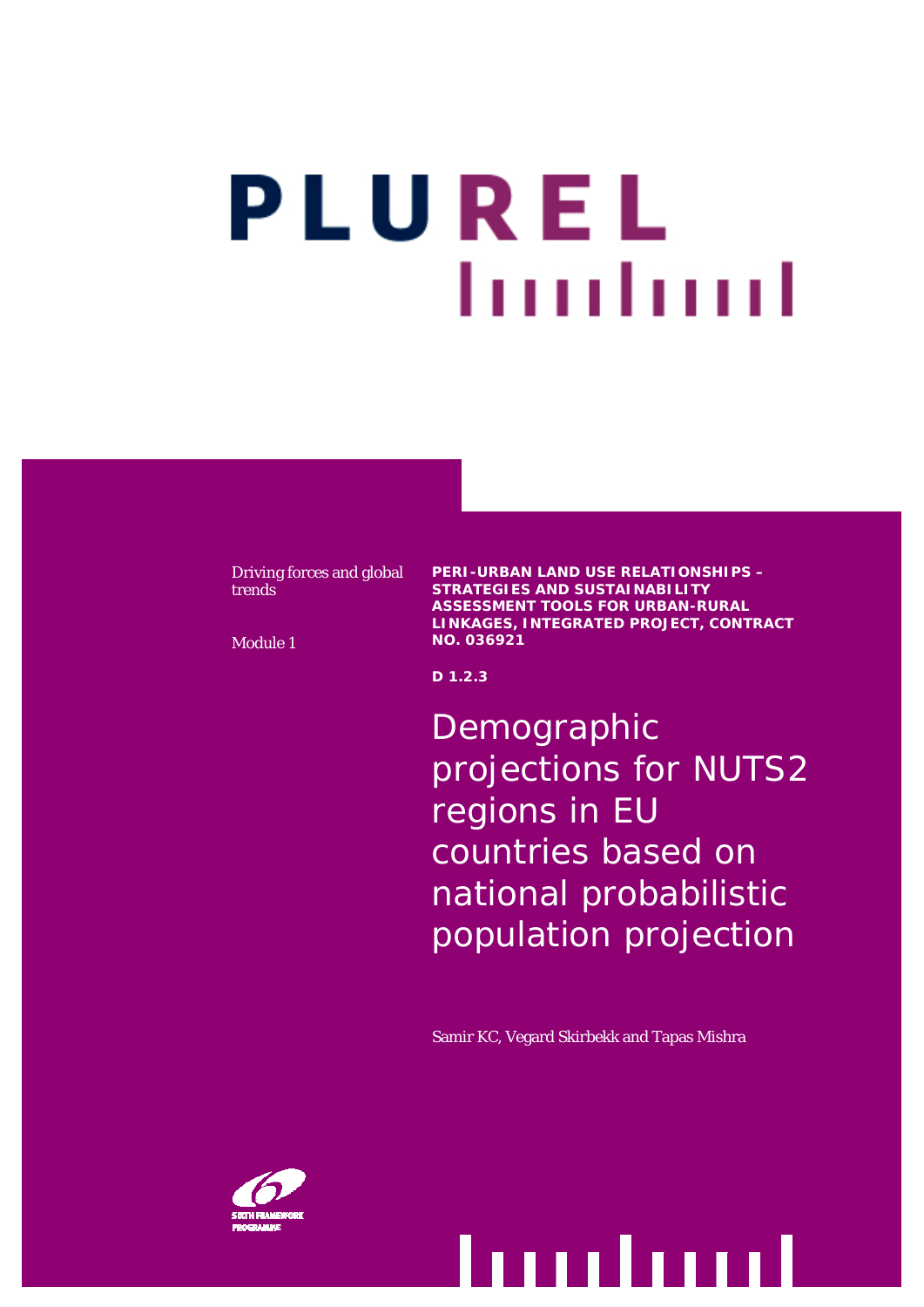

## **Contents**

Abstract

- 1. Introduction
- 2. Population projections at the NUTS2 level for EU member states
	- 2.1 Preparing the national data
	- 2.2 Preparing the NUTS2 data
- 3. Results and discussion
	- 3.1 Cross-sectional results
	- 3.2 Spatial analysis
- 4. References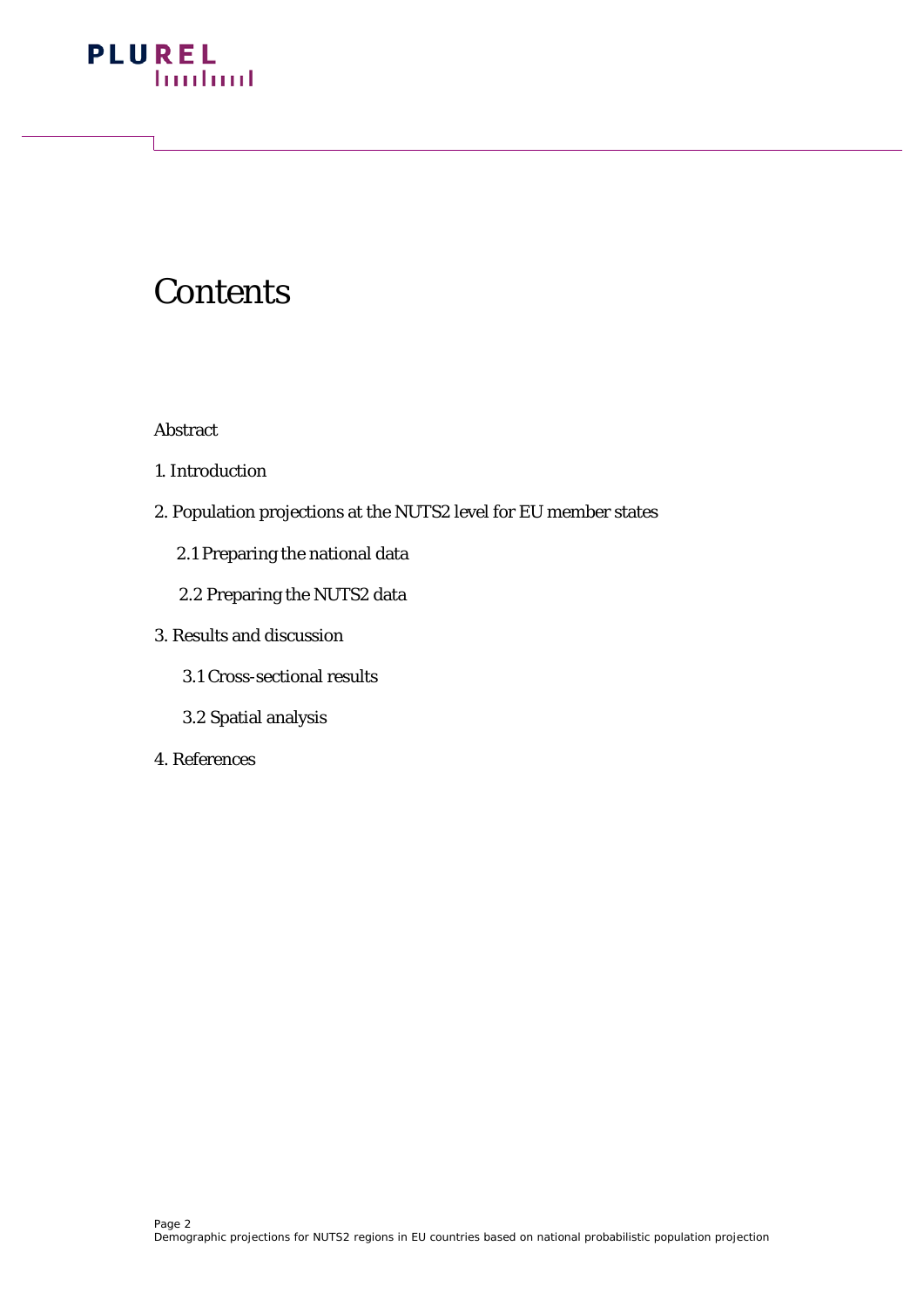

## **PLUREL Imuland**

## Abstract

This report presents results of the projected population of the EU countries at the NUTS2 level for four PLUREL scenarios: A1-hyper-tech, A2-extreme water, B1-peak oil, B2-fragmentation. We utilise data at the national level from a probabilistic population projection of EU27 countries. The initial data at the NUTS2 level comes from Eurostat and the national statistical agencies of France and the UK. For each PLUREL scenario, a likely future trajectory for each of the various demographic components, namely fertility, mortality, international migration and internal migration, are assessed at the national and NUTS2 levels. The likely future demographic trajectories for each PLUREL scenario are then used to find the closest match with the demographic scenarios at the national and NUTS2 levels in the available data. The final projections at the NUTS2 level for the four PLUREL scenarios are prepared by merging the two sets of data, namely the national level probabilistic population projection and the projection at the NUTS2 level, ensuring the internal consistency in terms of age-sex structure at the two levels of aggregation.

mulaad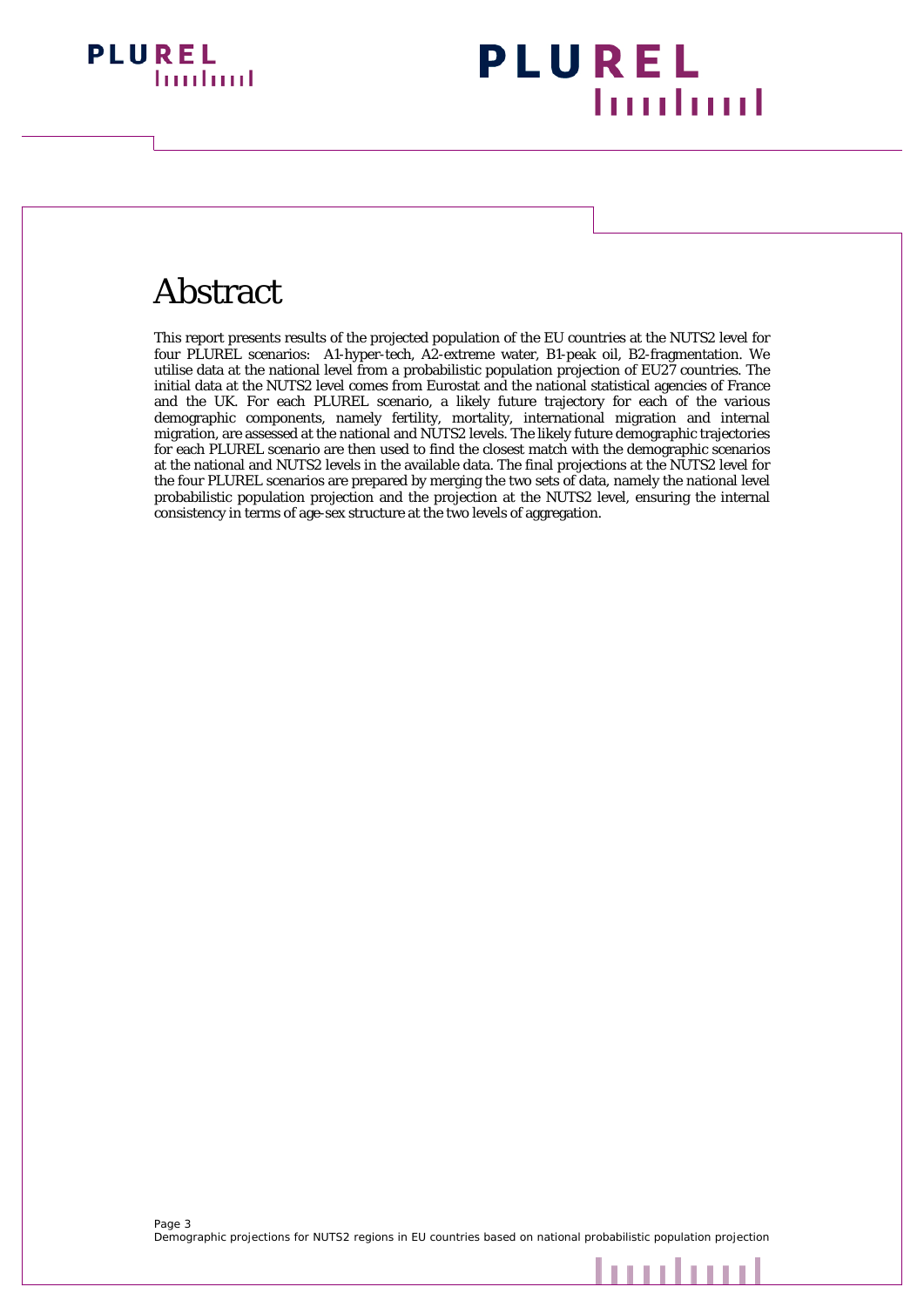## 1. Introduction

In keeping with the objectives of PLUREL (which emphasize the importance of developing new strategies and planning and forecasting tools that are essential for developing sustainable rural-urban land use relationships such that ways can be devised to support the urbanisation process in the EU, mitigating its negative impacts), we present population projections for sub-nationals in the EU based on different scenarios of peri-urban land use and demographic states. Our purpose is to offer new insights into probable population scenarios which are explicitly guided by the degree of urbanisation. More than mere proportional changes are expected to occur in mortality, fertility and migration behaviour among subnationals despite striking similarities in their socio-economic-demographic and environmental characters. Invariably, this would lead to differential patterns in population forecasts in the decades ahead.

The relevance of population forecasting<sup>[1](#page-3-0)</sup> at national levels has been extensively documented in recent demographic and economic growth literature by eliciting its importance with regard to efficient intergenerational allocation of resources and planning. At sub-national levels, population forecasting is useful in regional planning, thus principally underlining the significance of micro-planning in a macro setting. In Europe, the sub-national projections are carried out by several European national statistical offices (NSO) as well as by Eurostat.<sup>[2](#page-3-1)</sup> Admittedly, performing projections at sub-national levels is challenging and involves far more complexity than at national levels as the volume of data requirements commensurate with the number of regions. Moreover, additional but important difficulties emerge after collecting and preparing data as future assumptions for the trajectories of each of the demographic components at the sub-national level need to be specified. Based on the regional demographic, the projections are carried out and the final results are prepared either with the bottom-up or top-down approach. The bottom-up approach requires adding up the sub-national level population projection for recover data at the higher level of aggregation. Similarly, in the top down approach, the projected numbers at the sub-national level are adjusted to match the projection results at the higher order of aggregation (for example at the national level).

When the sub-national population has to be prepared for a large number of countries, it is desirable to have the same methods applied to all of them. In the case of the EU27 countries, we make our assumptions consistent with those of Eurostat's official projections to ensure a comparable methodology and applicability of the results. Also, in the probabilistic projection of the national population (Scherbov and Mamolo 2007), all assumptions regarding the range of values that the future demographic events might follow are made consistent with Eurostat's national projections. In purview of the consistency at the input level, our first choice while preparing the population projection at the NUTS2 level was to use the data from Eurostat as much as possible. However, France and UK were excluded from the Eurostat NUTS2 population projections and we obtained the data from their NSOs.

In the following section (Section 2) we present data and discuss assumptions and method used in preparing the NUTS2 level population projection for the four different PLUREL scenarios: *A1-hypertech, A2-extreme water, B1-peak oil, B2-fragmentation* (for details, see Ravetz 2008). The first task was to define the national population scenario closely associated with each of the PLUREL scenarios and link it with the result of the probabilistic population projection (Scherbov and Mamolo 2007). The second task was to define the regional population scenario closely associated with each of the PLUREL scenarios and link it with the different NUTS2 level scenarios of Eurostat. The final task was to combine the population projection data from the national projection with the regional projections. We explain this in detail in the following section. Section 3 presents and discusses the results of the projections. Section 4 concludes with some remarks.

1

<span id="page-3-0"></span> $^1$  Population forecasting and projections will be used interchangeably throughout the text.<br><sup>2</sup> For a detailed discussion refer to Skirbekk et al. (2007).

<span id="page-3-1"></span>

Page 4 Demographic projections for NUTS2 regions in EU countries based on national probabilistic population projection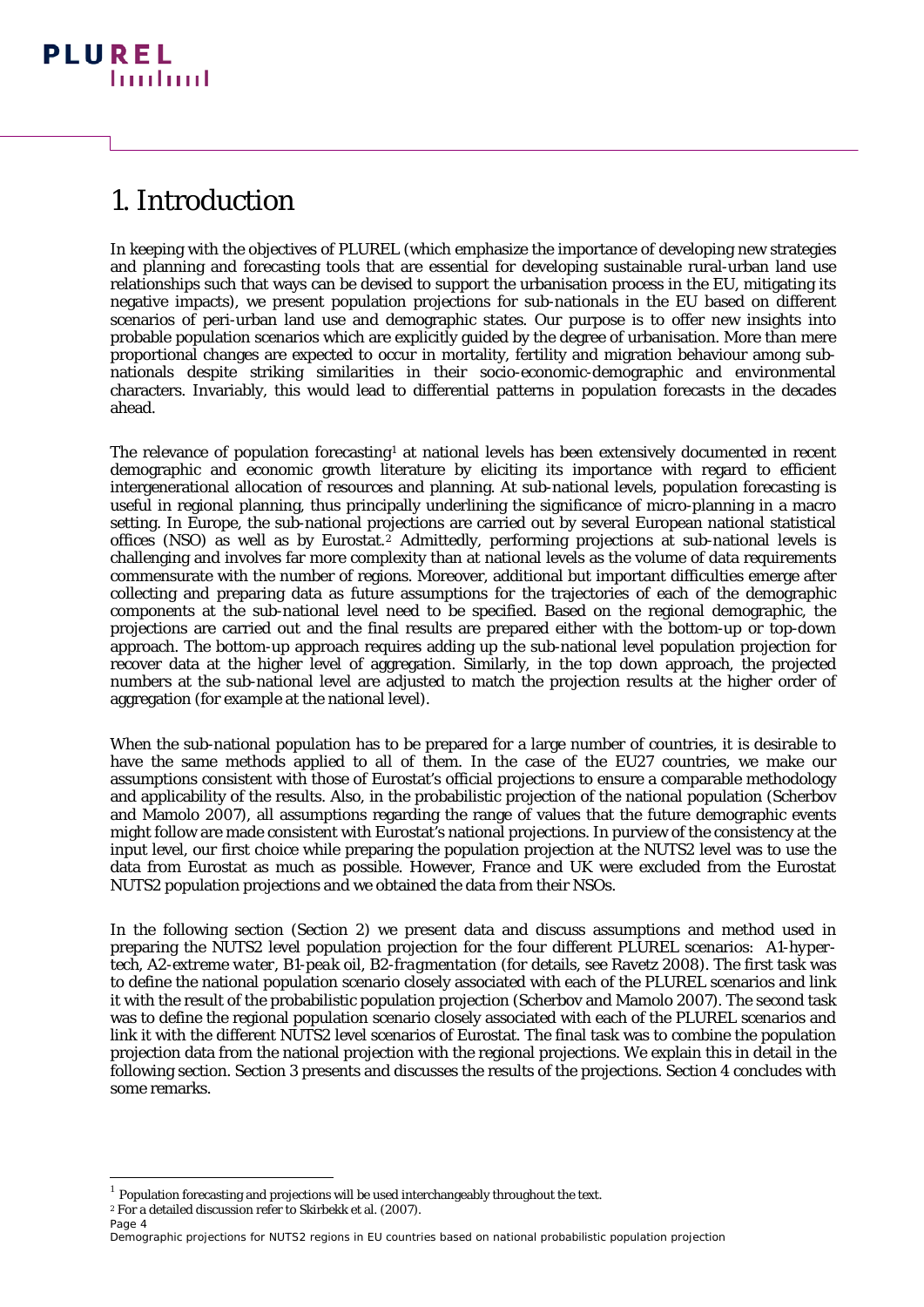### 2. Population projections at the NUTS2 level for EU member states

In this section, we present the data architecture and relevant assumptions for performing population projections for the four PLUREL scenarios as mentioned above. A note on the spatial character of the region is in order. The geographical area of the remaining 8 EU countries (out of EU27) is the same as the NUTS2 region for which country-level projection data will be used. The data has been prepared by combining the age and sex structure from Eurostat's NUTS2 projections for 17 EU countries and NUTS2 level projection data from the national statistical offices of the UK and France, and the age-specific (three broad age groups) structure from the probabilistic population projection as reported in Scherbov and Mamolo (2007).

We extracted the national population projection data using the probabilistic population projection method. The results of this projection are presented for the median and for some percentiles  $(10<sup>th</sup>, 30<sup>th</sup>)$ , 50th, 70th and 90th). Note that in traditional population projection methods, the results are usually presented for different variants (such as baseline, high, low and medium in the UN projections) and the user picks one of the variants that closely fits the storyline of a particular scenario. Probabilistic projections, however, present the likelihood of occurrence of a particular value with a given confidence range. The precision of the projection depends on the varying confidence levels which are generally used in wide ranging population forecasting exercises to provide credence to our best belief and likely exceptions. Unlike the straightforward high-low-medium variant scenarios, the results from thousands of simulations are pooled together in probabilistic method and percentiles for specific variables (e.g., population aged 15-64) are reported rather than a specific variant.

Following the probabilistic tradition, we extracted the population for various PLUREL scenarios using the median and percentiles. We analysed each PLUREL scenario in terms of the likely future demographic components at the national level (fertility, mortality, international migration) and at the NUTS2 level (fertility, mortality, international migration and internal migration). A cross table with scenarios in the rows and a demographic component in the columns was prepared. The definition of each PLUREL scenario was analysed and the most probable future scenario of each demographic component was speculated using "medium", "low" and "high" variants, where "medium" indicates that the trajectory will follow the trend (as does the usual scenario) and "low" and "high" indicate the trajectory lower or higher relative to the "medium" trajectory. Later, all components were put together to come up with an overall population scenario. After this was obtained, we discussed how to decide which percentiles of the result from the probabilistic population projection were to be attached to each of these population scenarios. The results are shown in Table 1.

| PLUREL scenario         | Fertility | Life       | International   Population |             | Percentile       |
|-------------------------|-----------|------------|----------------------------|-------------|------------------|
|                         |           | expectancy | migration                  | scenario    | $PPP*$           |
| A1-hyper-tech           | Medium    | High       | Medium                     | Medium-high | 70 <sup>th</sup> |
| A2-extreme water        | Medium    | Medium     | Medium                     | Medium      | 50 <sup>th</sup> |
| B1-peak oil             | Low       | Low        | Low                        | Low         | 30 <sup>th</sup> |
| <b>B2-fragmentation</b> | Medium    | Medium     | Medium                     | Medium      | 50 <sup>th</sup> |

| Table 1: Future Demographic National Level Scenario for Four PLUREL Scenarios |  |  |  |
|-------------------------------------------------------------------------------|--|--|--|
|                                                                               |  |  |  |

\*Percentile of probabilistic population projection in terms of overall population size

Notice (from Table 1) that at the national level, there are three population scenarios: Low (B1-peak oil), medium (A2-extreme water and B2-fragmentation) and medium-high (A1-hyper-tech). At the NUTS2 level there are two scenarios: High (A1-hyper-tech and B2-fragmentation) and low (A2-extreme water and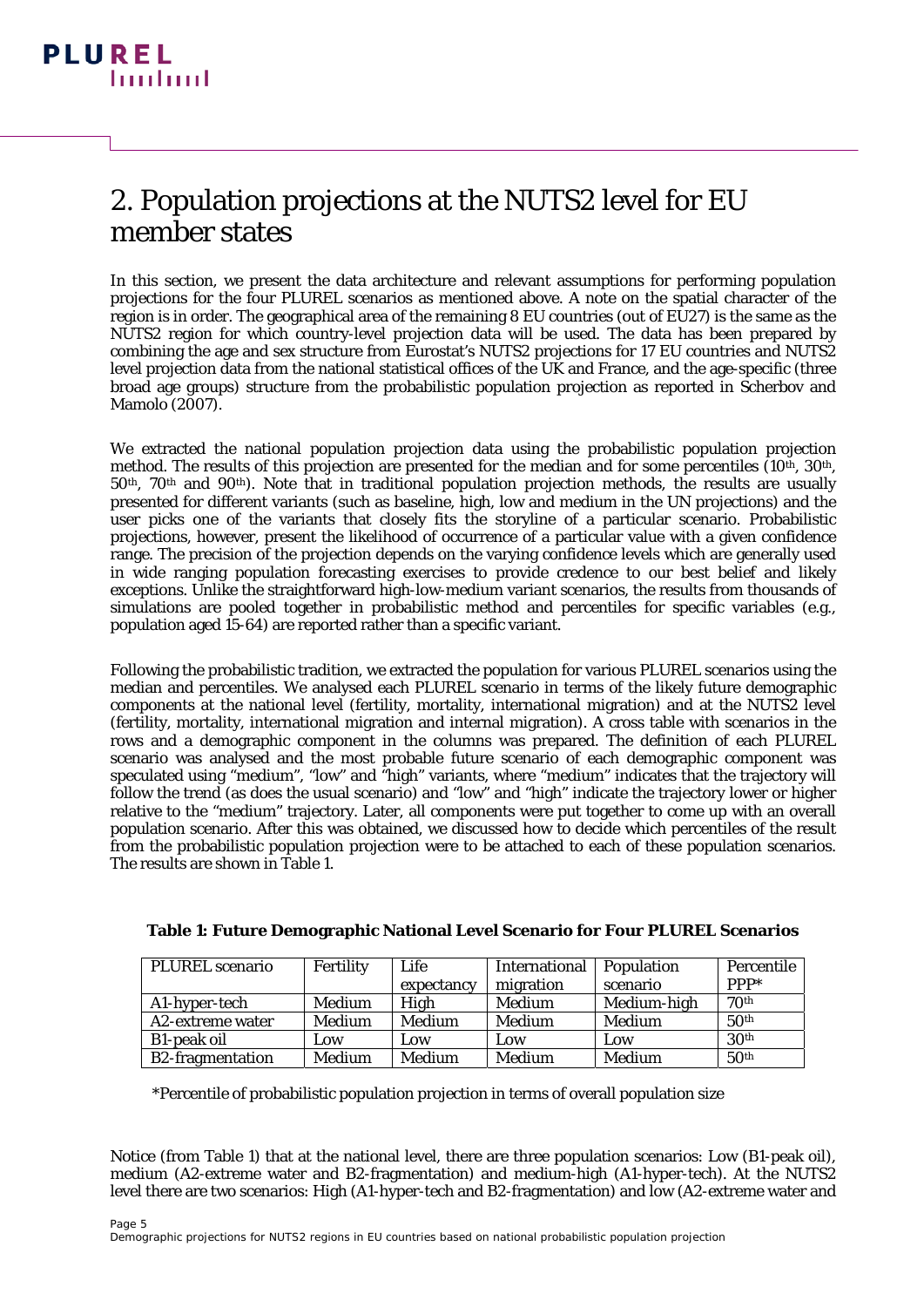

B1-peak oil). Each PLUREL scenario is unique at the NUTS2 level with a combination of national and regional scenarios resulting in different age-sex structures.

It is known that an important aspect of the NUTS2 projections is its main assumptions about future demographic variants that consider how differences in regions converge to the national pattern. These assumptions are shown in Table 2. The four PLUREL scenarios reflect some common patterns with respect to convergence. For instance, while scenarios A1 and B2 indicate convergence with respect to fertility, mortality and international migration at the regional levels, they remain unchanged for scenarios A2 and B1. It is interesting to note that convergence occurs at the national level with low urbanisation in the high regional population scenario. It appears that the high regional population scenario results in 'demand push' to induce high innovation that occurs with respect to the hyper-tech (A1) and fragmentation (B2) scenarios. This ultimately gives rise to the convergence of regional differences in fertility and mortality. Convergence with respect to international migration occurs due to 'equal rise in the demand for high-end personals' across borders such that sub-national knowledge spillovers offshoot the demand in each region.

**Table 2: Future Demographic NUTS2 Level Scenario for Four PLUREL Scenarios** 

| <b>PLUREL</b> | Regional    | Regional    | Regional      | <b>Internal</b> | <b>National</b> | Regional   |
|---------------|-------------|-------------|---------------|-----------------|-----------------|------------|
| scenario      | fertility   | mortality   | international | migration       | scenario        | population |
|               |             |             | migration     |                 |                 | scenario   |
| A1-hyper-tech | Convergence | Convergence | Convergence   | Low             | Medium-         | High       |
|               |             |             |               | urbanisation    | high            |            |
| A2-extreme    | No change   | No change   | No change     | High            | Medium          | Low        |
| water         |             |             |               | urbanisation    |                 |            |
| B1-peak oil   | No change   | No change   | No change     | High            | Low             | Low        |
|               |             |             |               | urbanisation    |                 |            |
| $B2-$         | Convergence | Convergence | Convergence   | Low             | Medium          | High       |
| fragmentation |             |             |               | urbanisation    |                 |            |

#### 2.1 Preparing the national data

The national level probabilistic population projection is available for three broad age groups (0-14, 15-64 and  $65+$ ) and is not disaggregated by sex. The disaggregation was performed by taking the age-sex structure of Eurostat's national population projection (variant method) for each of the broad age groups. The Eurostat national population projection is available for three scenarios (high, medium and low). In the probabilistic projection, the 80% uncertainty interval for fertility, mortality and migration was taken from Eurostat's low and high variant. We can say that the 90<sup>th</sup> and 10<sup>th</sup> percentile corresponds to Eurostat's low and high as extreme cases. Since PLUREL's national population scenarios (low and medium-high) (see Table 1) are the 30<sup>th</sup> and 70<sup>th</sup> percentiles in the probabilistic projection, the age-sex structure for these two national population scenarios was derived by averaging Eurostat's low and medium variants, and medium and high variants, respectively. The age-sex structure was then adjusted proportionally to the total population in each age group. As per consultation with the user (NEMESIS), the data for national scenarios were prepared for males and females separately in the age groups 0-14, 15- 24, 25-64 and 65+. The data was prepared for 27 EU countries from 2005 to 2050 in five year intervals.

#### 2.2 Preparing the NUTS2 data

The age (single age) and sex structure for the three NUTS2 scenarios (baseline, low and high) for 17 EU countries were obtained from Eurostat. For each PLUREL scenario, the corresponding age-sex structure of the population at the NUTS2 level was proportionally adjusted to the age-sex distribution of the corresponding national scenario (data prepared in earlier section). This process ensures consistency at the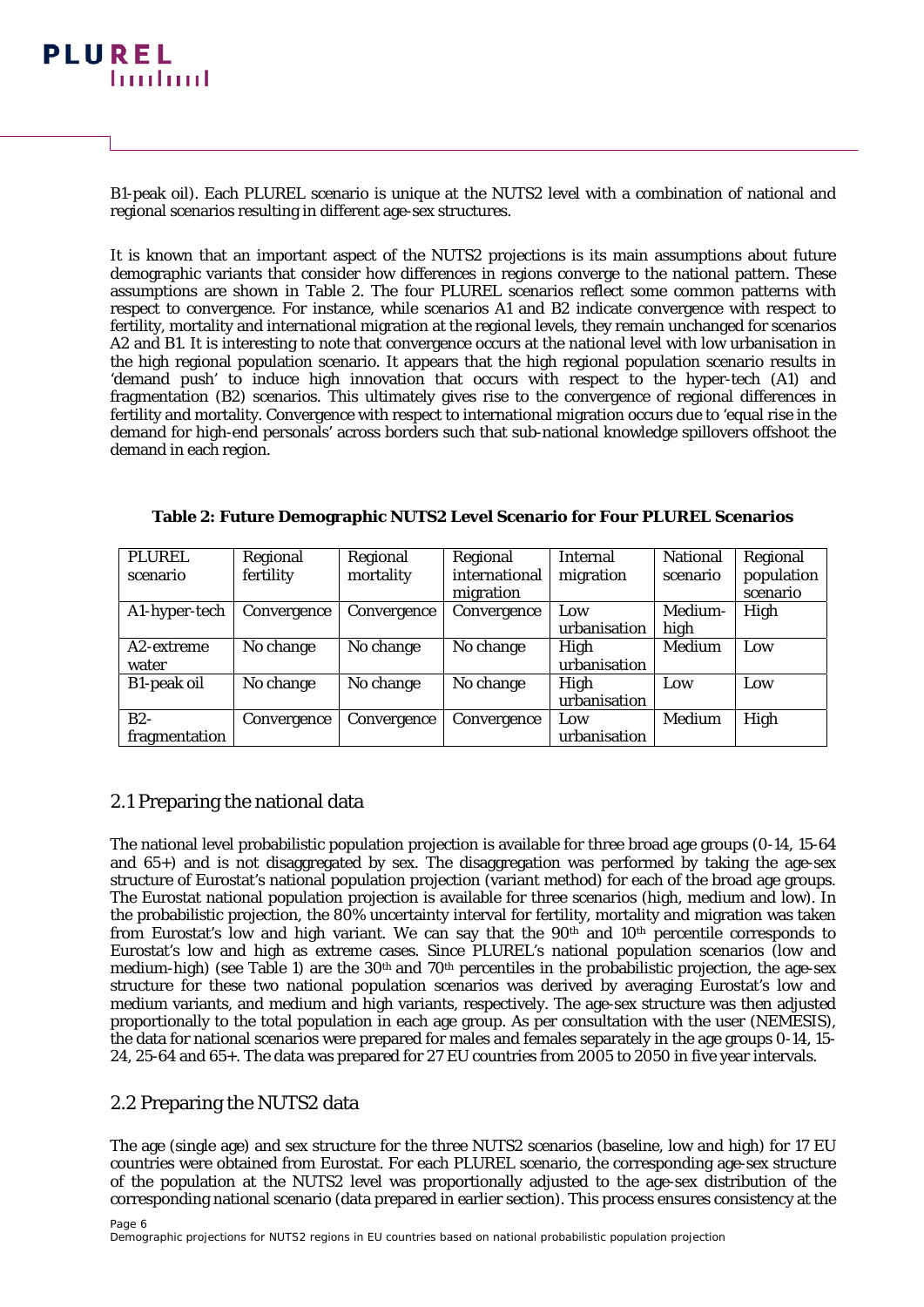

two levels of geographical aggregation and takes into account the national level scenario as the main scenario determining the population size and the NUTS2 level scenario as the sub-scenario determining the proportional age-sex distribution. The data is thus available for 17 EU countries.

The data for France and the UK were not available from Eurostat. We collected data for the UK from four different statistical offices for each of the territories: England, Wales, Scotland and Northern Ireland. For France, we purchased data from INSEE (National Institute for Statistics and Economics Studies, [www.insee.fr\)](http://www.insee.fr/). The NUTS2 projection from the five sources (four for the UK and one from France) are mostly for a single baseline scenario, hence, for these countries, the NUTS2 level data is for a single scenario. The consequence is that the age-sex (there is no sex disaggregation for France) proportional distribution for these countries at the NUTS2 level is the same for all four PLUREL scenarios. The data for the NUTS2 level are presented in single year age groups for males and females separately for the period 2005-2030 in five year intervals.

## 3. Results and discussion

In this section we discuss the results of likely population change with respect to the defined four scenarios. Both spatial and non-spatial characters of the results are presented. An idea of the overall trend of the NUTS2 countries are studied first which are presented in Tables 4-7. Geographical distribution of population change under the scenarios is presented next.

#### 3.1 Cross-sectional results

At the national level, the results of the projection for the four national scenarios were prepared in an excel file by four broad age groups for males and females separately for all 27 EU countries for the period 2005- 2050 in five year intervals. An example for Austria is presented in Table 3. At the NUTS2 level, the results of the projection for the four national scenarios are presented in an excel file by single age (0, 1, 2, …, 80+) for males and females separately for 17 EU countries. An example of a region in Austria is presented in Table 4.

While some specific characteristics of the projected population can be gauged by looking at the overall movement of projected estimates from 2005-2050 for the 27 EU countries, the estimates for Austria in Table 3 might render an overall likely scenario for others. For illustration, the age groups have been divided into young (0-14), working age 1 (low labour force participation, 15-24), working age 2 (high labour force participation, 25-64), and retired age (65+). Table 3 shows that the young age population will steadily decline after 2020-2025. This is consistent with the four scenarios. Despite a decline from 2005 to 2010 for the 0-14 age groups in all scenarios, the low productivity and high productivity working age population (15-24 and 25-64, respectively) appear to have increased in numbers during that time, but in the coming decades their numbers appear to fall on average. Expectedly, the age group 65+ will experience a steady increase until 2050. This is true for all scenarios.

Interesting intuitions emerge from the above. First, the general upward trend for the retired population through the decades implies that changes in urbanisation scenarios would not alter the natural progression rate from working age to retired. The crucial demographic states so contingent upon environmental and social factors would be less affected than the younger and working age population. Degrees of urbanisation and the extreme environmental states would certainly affect the productivity of the working class and the health status of the young age population. Hence, conducive demographicenvironmental and social changes would keep the demographic growth momentum constant. Exceptions, as evinced through different scenarios, are thus expected to change the population pattern in the future, which is evident from the decadal changes (in most cases decline) in the numbers within the age components. Similar conclusions can be drawn from other NUTS2 countries, e.g., France, UK and Poland (Tables 5, 6, and 7).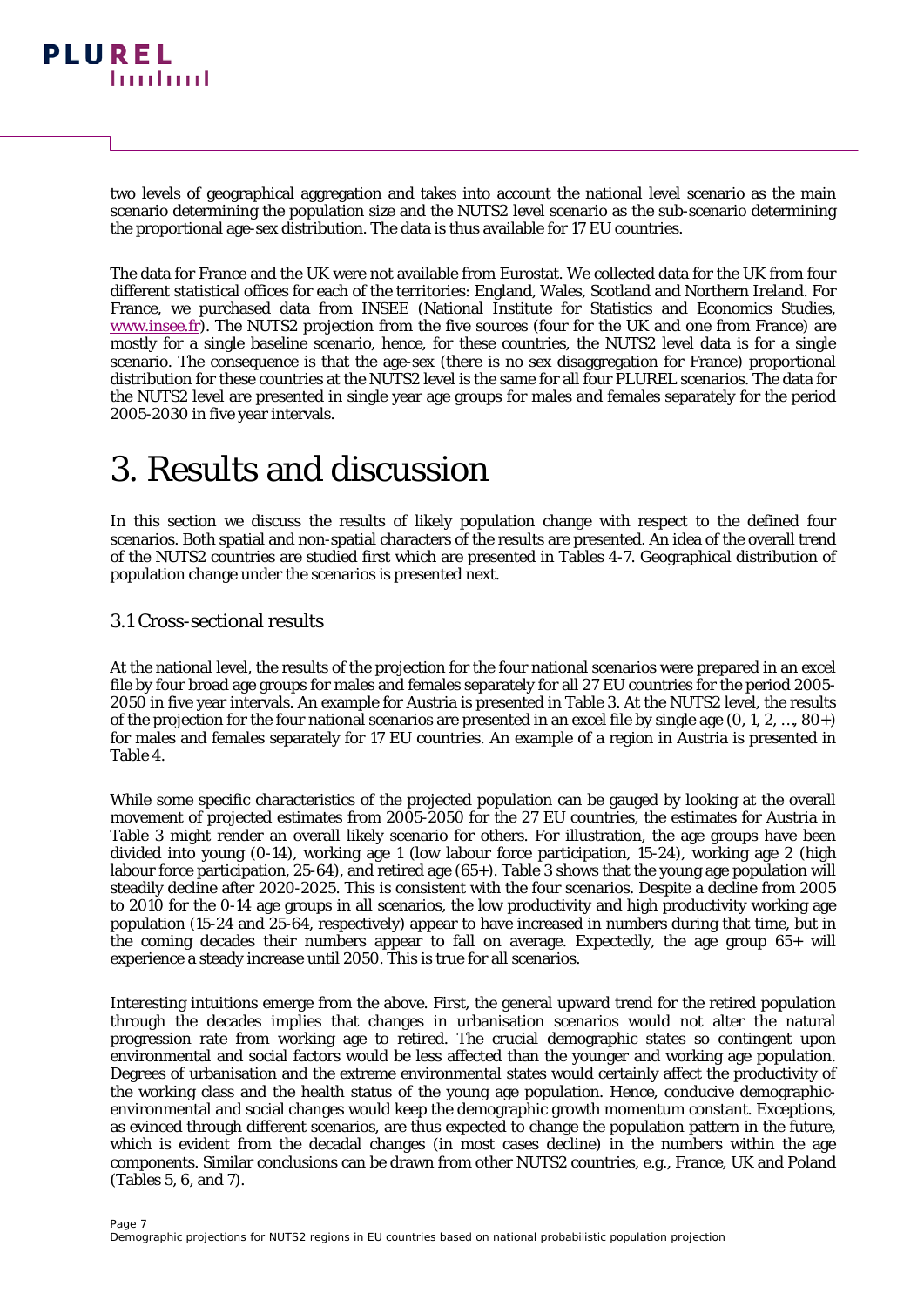Note that the data for France was available in five year age groups for both sexes together, hence, the data is presented accordingly in an excel file at the NUTS2 level. Table 5 gives an example of a single region in France. Data for the UK was available in five year age groups (0-4, 5-9, ..., 80+) for males and females separately and is reported accordingly in an excel file. Table 6 gives an example for a region in the UK.

| <b>PLUREL</b>       |           |             |      |      |      |      | <b>Year</b> |      |      |      |      |      |
|---------------------|-----------|-------------|------|------|------|------|-------------|------|------|------|------|------|
| scenario            | Age group | sex         | 2005 | 2010 | 2015 | 2020 | 2025        | 2030 | 2035 | 2040 | 2045 | 2050 |
| A1-hyper-tech       | $0 - 14$  | ${\bf m}$   | 638  | 612  | 579  | 585  | 584         | 586  | 543  | 536  | 532  | 522  |
|                     | $15 - 24$ | ${\bf m}$   | 490  | 500  | 493  | 457  | 443         | 442  | 450  | 447  | 430  | 413  |
|                     | 25-64     | ${\bf m}$   | 2270 | 2301 | 2349 | 2374 | 2340        | 2220 | 2116 | 2034 | 1985 | 1947 |
|                     | $65+$     | m           | 789  | 884  | 929  | 977  | 1064        | 1201 | 1334 | 1412 | 1449 | 1462 |
|                     | $0 - 14$  | $\mathbf f$ | 672  | 643  | 610  | 618  | 618         | 622  | 577  | 570  | 566  | 555  |
|                     | $15 - 24$ | f           | 507  | 517  | 507  | 471  | 460         | 462  | 473  | 471  | 454  | 437  |
|                     | 25-64     | $\mathbf f$ | 2258 | 2290 | 2339 | 2367 | 2337        | 2223 | 2130 | 2069 | 2032 | 2006 |
|                     | $65+$     | f           | 516  | 623  | 684  | 741  | 825         | 955  | 1078 | 1141 | 1171 | 1189 |
| A2-extreme<br>water | $0 - 14$  | ${\bf m}$   | 638  | 612  | 578  | 582  | 584         | 542  | 535  | 499  | 488  | 481  |
|                     | $15 - 24$ | m           | 490  | 498  | 489  | 450  | 426         | 422  | 418  | 415  | 400  | 380  |
|                     | 25-64     | ${\bf m}$   | 2270 | 2300 | 2347 | 2366 | 2317        | 2235 | 2113 | 2049 | 2004 | 1939 |
|                     | $65+$     | ${\bf m}$   | 789  | 883  | 926  | 971  | 1064        | 1198 | 1314 | 1378 | 1396 | 1418 |
|                     | $0 - 14$  | $\mathbf f$ | 672  | 642  | 608  | 614  | 618         | 576  | 568  | 531  | 520  | 512  |
|                     | $15 - 24$ | $\mathbf f$ | 507  | 515  | 503  | 464  | 442         | 440  | 439  | 438  | 422  | 402  |
|                     | 25-64     | $\mathbf f$ | 2258 | 2289 | 2336 | 2357 | 2312        | 2235 | 2122 | 2078 | 2046 | 1993 |
|                     | $65+$     | $\mathbf f$ | 516  | 622  | 683  | 737  | 826         | 952  | 1062 | 1112 | 1124 | 1146 |
| B1-peak oil         | $0 - 14$  | ${\bf m}$   | 638  | 612  | 576  | 579  | 544         | 536  | 501  | 489  | 445  | 436  |
|                     | $15 - 24$ | m           | 490  | 495  | 485  | 445  | 419         | 401  | 396  | 384  | 375  | 355  |
|                     | 25-64     | ${\bf m}$   | 2270 | 2302 | 2342 | 2358 | 2330        | 2226 | 2131 | 2030 | 2016 | 1939 |
|                     | $65+$     | ${\bf m}$   | 789  | 883  | 923  | 967  | 1066        | 1184 | 1287 | 1350 | 1343 | 1359 |
|                     | $0 - 14$  | f           | 672  | 642  | 606  | 611  | 575         | 569  | 532  | 520  | 473  | 463  |
|                     | $15 - 24$ | $\mathbf f$ | 507  | 513  | 499  | 459  | 435         | 419  | 416  | 405  | 397  | 375  |
|                     | 25-64     | $\mathbf f$ | 2258 | 2291 | 2329 | 2348 | 2323        | 2223 | 2137 | 2055 | 2053 | 1989 |
|                     | $65+$     | f           | 516  | 622  | 681  | 733  | 827         | 941  | 1039 | 1087 | 1078 | 1093 |
| $\overline{B2}$     | $0 - 14$  |             | 638  | 612  | 578  | 582  | 584         | 542  | 535  | 499  | 488  | 481  |
| fragmentation       |           | ${\bf m}$   |      |      |      |      |             |      |      |      |      |      |
|                     | $15 - 24$ | ${\bf m}$   | 490  | 498  | 489  | 450  | 426         | 422  | 418  | 415  | 400  | 380  |
|                     | 25-64     | m           | 2270 | 2300 | 2347 | 2366 | 2317        | 2235 | 2113 | 2049 | 2004 | 1939 |
|                     | $65+$     | ${\bf m}$   | 789  | 883  | 926  | 971  | 1064        | 1198 | 1314 | 1378 | 1396 | 1418 |
|                     | $0 - 14$  | $\mathbf f$ | 672  | 642  | 608  | 614  | 618         | 576  | 568  | 531  | 520  | 512  |
|                     | $15 - 24$ | $\mathbf f$ | 507  | 515  | 503  | 464  | 442         | 440  | 439  | 438  | 422  | 402  |
|                     | 25-64     | $\mathbf f$ | 2258 | 2289 | 2336 | 2357 | 2312        | 2235 | 2122 | 2078 | 2046 | 1993 |
|                     | $65+$     | $\mathbf f$ | 516  | 622  | 683  | 737  | 826         | 952  | 1062 | 1112 | 1124 | 1146 |

#### **Table 3: Data for Austria (in thousands)**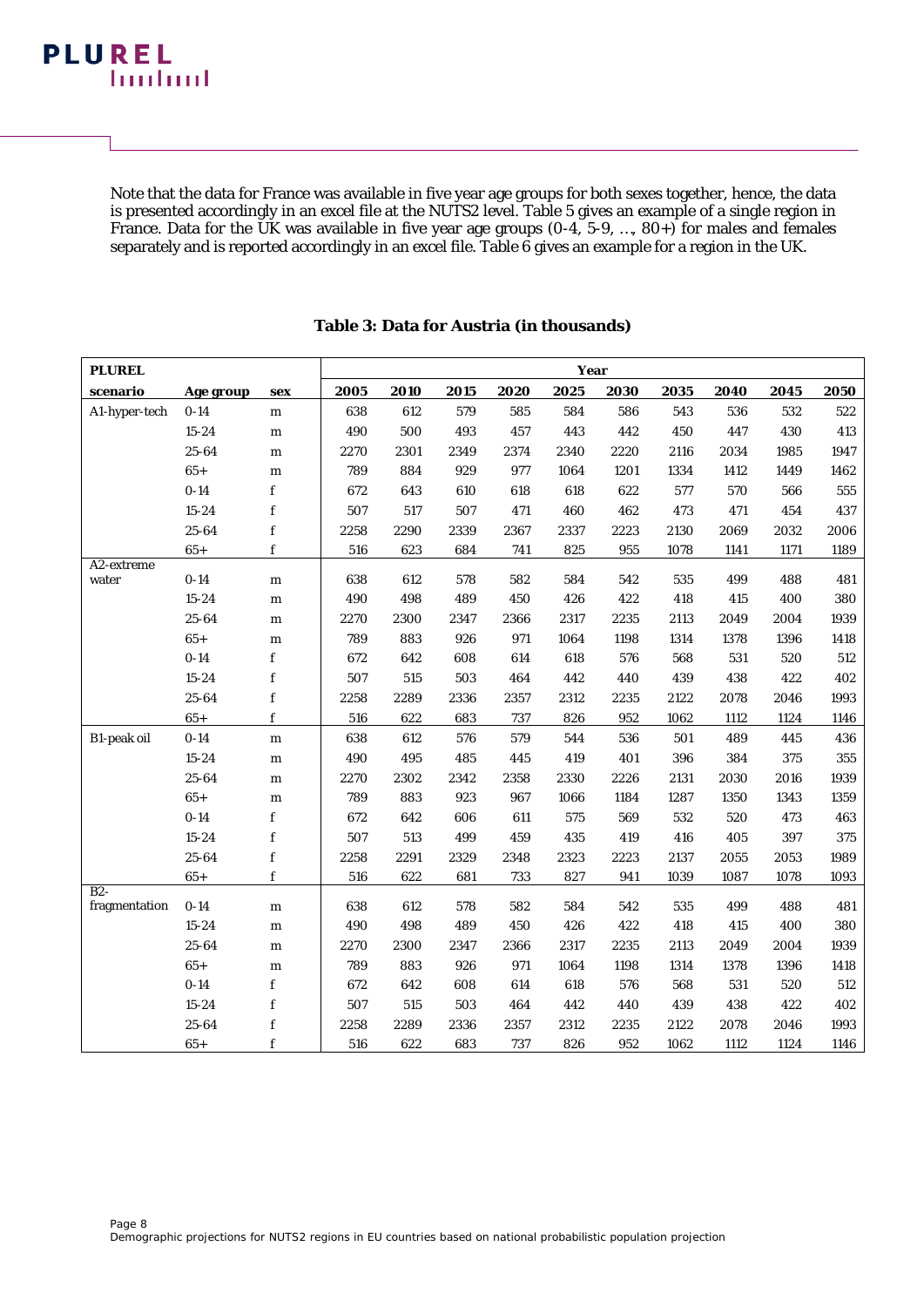| <b>PLUREL</b>       | Age          |               |                  |                  |                  | Year             |                 |                  |
|---------------------|--------------|---------------|------------------|------------------|------------------|------------------|-----------------|------------------|
| scenario            | Group        | <b>Sex</b>    | 2005             | 2010             | 2015             | 2020             | 2025            | 2030             |
| A1-hyper-tech       | $\bf{0}$     | ${\bf m}$     | 1062             | 1026             | 968              | 959              | 926             | 901              |
|                     | $\mathbf{1}$ | ${\bf m}$     | 1038             | 1063             | 1002             | 996              | 966             | 942              |
|                     |              |               | $\cdots$         | $\ldots$         | $\ldots$         | $\cdots$         | $\ldots$        | $\cdots$         |
|                     | 79           | m             | 1174             | 1275             | 1197             | 1791             | 964             | 1750             |
|                     | $80+$        | m             | 5704             | 7158             | 8103             | 9147             | 10186           | 11368            |
|                     | $\bf{0}$     | f             | 1108             | 1068             | 1013             | 1007             | 977             | 955              |
|                     | $\mathbf{1}$ | f             | 1214             | 1108             | 1050             | 1047             | 1020            | 999              |
|                     |              |               | $\cdots$         | $\cdots$         | $\cdots$         | $\cdots$         | $\cdots$        | $\ldots$         |
|                     | 79           | f             | 937              | 913              | 951              | 1316             | 750             | 1286             |
|                     | $80+$        | f             | 6109             | 8000             | 8734             | 9328             | 10062           | 11194            |
| A2-extreme<br>water | $\pmb{0}$    | ${\bf m}$     | 1062             | 967              | 906              | 909              | 901             | 820              |
|                     | 1            | ${\bf m}$     | 1038             | 1012             | 943              | 946              | 938             | 856              |
|                     |              |               |                  |                  |                  |                  |                 |                  |
|                     | <br>79       | $\cdots$<br>m | $\cdots$<br>1174 | $\cdots$<br>1271 | $\ldots$<br>1188 | $\ldots$<br>1763 | $\ldots$<br>953 | $\ldots$<br>1722 |
|                     | $80+$        | m             | 5704             | 7100             | 7945             | 8837             | 9776            | 10754            |
|                     |              | $\mathbf f$   |                  |                  |                  |                  |                 |                  |
|                     | $\pmb{0}$    | f             | 1108             | 1005             | 944              | 951<br>991       | 949             | 867              |
|                     | $\mathbf{1}$ |               | 1214             | 1054             | 985              |                  | 989             | 905              |
|                     |              |               | $\cdots$         | $\ldots$         | $\ldots$         | $\cdots$         | $\ldots$        | $\ldots$         |
|                     | 79           | f             | 937              | 912              | 950              | 1308             | 749             | 1282             |
|                     | $80+$        | f             | 6109             | 7943             | 8587             | 9061             | 9744            | 10713            |
| B1-peak oil         | $\pmb{0}$    | ${\bf m}$     | 1062             | 967              | 903              | 905              | 839             | 810              |
|                     | $\mathbf{1}$ | ${\bf m}$     | 1038             | 1012             | 941              | 942              | 873             | 846              |
|                     |              |               | $\cdots$         | $\ldots$         | $\cdots$         | $\ldots$         | $\ldots$        | $\cdots$         |
|                     | 79           | m             | 1174             | 1270             | 1183             | 1754             | 954             | 1702             |
|                     | $80+$        | m             | 5704             | 7099             | 7915             | 8793             | 9795            | 10630            |
|                     | $\bf{0}$     | $\mathbf f$   | 1108             | 1005             | 941              | 947              | 882             | 857              |
|                     | $\mathbf{1}$ | f             | 1214             | 1054             | 981              | 986              | 919             | 894              |
|                     |              |               | $\cdots$         | $\cdots$         | $\ldots$         | $\ldots$         | $\ldots$        | $\ldots$         |
|                     | 79           | f             | 937              | 912              | 947              | 1303             | 751             | 1267             |
| $B2-$               | $80+$        | f             | 6109             | 7945             | 8560             | 9021             | 9762            | 10586            |
| fragmentation       | $\bf{0}$     | ${\bf m}$     | 1062             | 1025             | 966              | 954              | 927             | 835              |
|                     | 1            | m             | 1038             | 1062             | 1000             | 990              | 967             | 872              |
|                     | $\cdots$     | m             | $\cdots$         | $\cdots$         | $\cdots$         | $\ldots$         | $\cdots$        | $\ldots$         |
|                     | 79           | m             | 1174             | 1274             | 1194             | 1780             | 965             | 1745             |
|                     | $80+$        | m             | 5704             | 7149             | 8081             | 9091             | 10190           | 11335            |
|                     | 0            | f             | 1108             | 1066             | 1010             | 1000             | 977             | 884              |
|                     | $\mathbf{1}$ | f             | 1214             | 1107             | 1047             | 1040             | 1020            | 924              |
|                     | $\cdots$     |               | $\cdots$         | $\cdots$         | $\cdots$         | $\sim$ $\sim$    | $\ldots$        | $\cdots$         |
|                     | 79           | f             | 937              | 912              | 949              | 1309             | 751             | 1283             |
|                     | $80+$        | f             | 6109             | 7992             | 8717             | 9278             | 10073           | 11165            |

#### **Table 4: Data for a NUTS2 region in Austria: A11 (Burgenland) (in thousands)**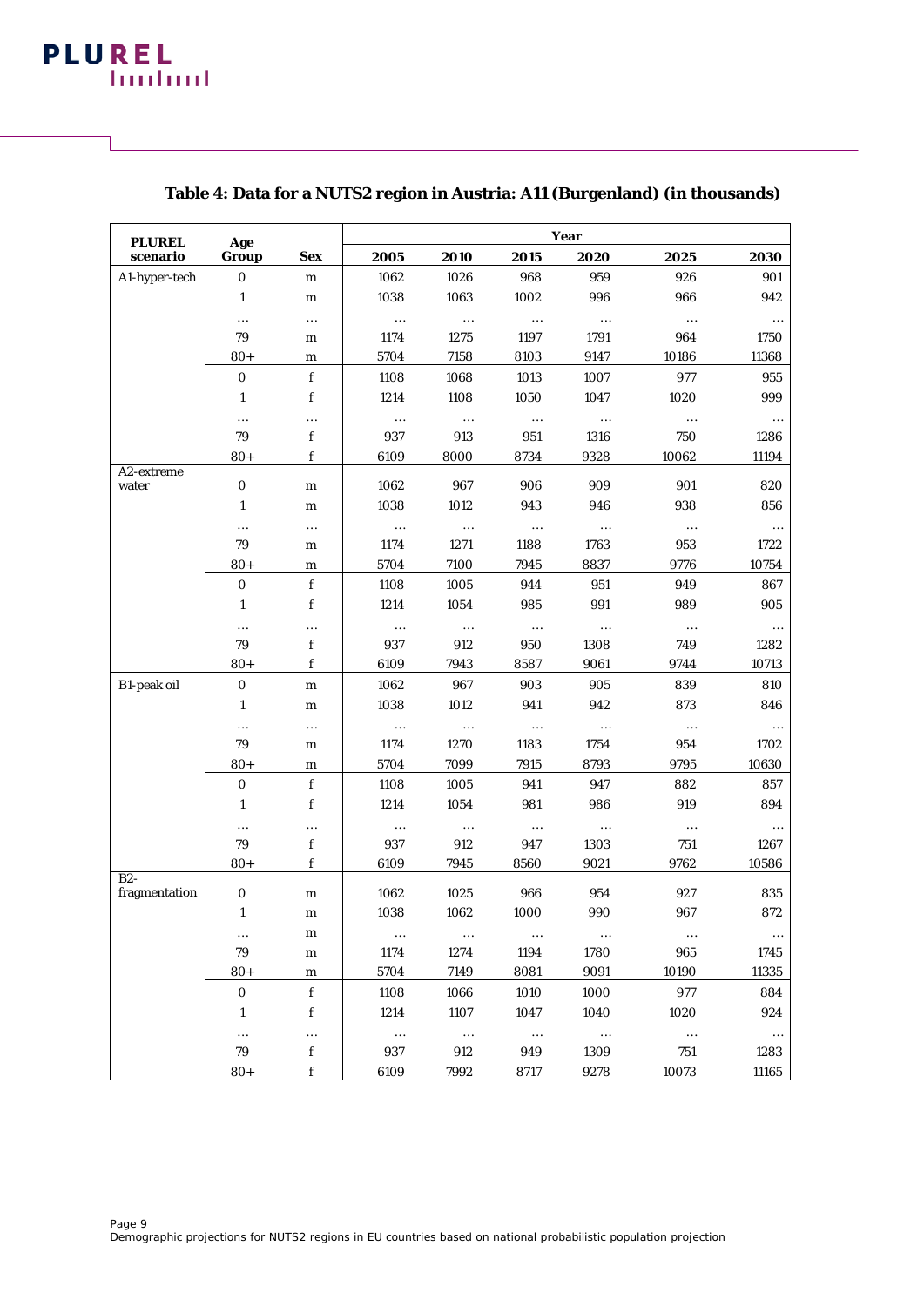|                         |              | Year     |          |          |          |          |          |  |  |
|-------------------------|--------------|----------|----------|----------|----------|----------|----------|--|--|
| <b>PLUREL</b> scenario  | Age<br>Group | 2005     | 2010     | 2015     | 2020     | 2025     | 2030     |  |  |
| A1-hyper-tech           | $0 - 4$      | 814096   | 799492   | 791870   | 783738   | 784151   | 795860   |  |  |
|                         | $5-9$        | 716164   | 750894   | 750637   | 743609   | 735896   | 736389   |  |  |
|                         |              | $\cdots$ |          | $\cdots$ | $\cdots$ | $\cdots$ | $\cdots$ |  |  |
|                         | 90-94        | 65532    | 49951    | 91198    | 99288    | 109005   | 112118   |  |  |
|                         | $95+$        | 22106    | 26158    | 21627    | 35151    | 40937    | 45515    |  |  |
| A2-extreme water        | $0-4$        | 814096   | 798849   | 791233   | 783108   | 783520   | 795221   |  |  |
|                         | $5-9$        | 716164   | 750291   | 750034   | 743011   | 735305   | 735797   |  |  |
|                         |              | $\cdots$ | $\cdots$ | $\cdots$ | $\cdots$ | $\cdots$ | $\cdots$ |  |  |
|                         | 90-94        | 65532    | 49911    | 91124    | 99208    | 108917   | 112028   |  |  |
|                         | $95+$        | 22106    | 26137    | 21610    | 35122    | 40904    | 45478    |  |  |
| <b>B1-peak oil</b>      | $0-4$        | 814096   | 798335   | 790724   | 782604   | 783016   | 794709   |  |  |
|                         | $5-9$        | 716164   | 749808   | 749551   | 742533   | 734832   | 735323   |  |  |
|                         |              | $\cdots$ |          | $\cdots$ | $\cdots$ |          | $\cdots$ |  |  |
|                         | 90-94        | 65532    | 49879    | 91066    | 99144    | 108847   | 111956   |  |  |
|                         | $95+$        | 22106    | 26121    | 21596    | 35100    | 40877    | 45449    |  |  |
| <b>B2-fragmentation</b> | $0-4$        | 814096   | 798849   | 791233   | 783108   | 783520   | 795221   |  |  |
|                         | $5-9$        | 716164   | 750291   | 750034   | 743011   | 735305   | 735797   |  |  |
|                         |              | $\cdots$ |          | $\cdots$ | $\cdots$ | $\cdots$ |          |  |  |
|                         | 90-94        | 65532    | 49911    | 91124    | 99208    | 108917   | 112028   |  |  |
|                         | $95+$        | 22106    | 26137    | 21610    | 35122    | 40904    | 45478    |  |  |

#### **Table 5: Data for a NUTS2 region in France: F10 (Île de France)**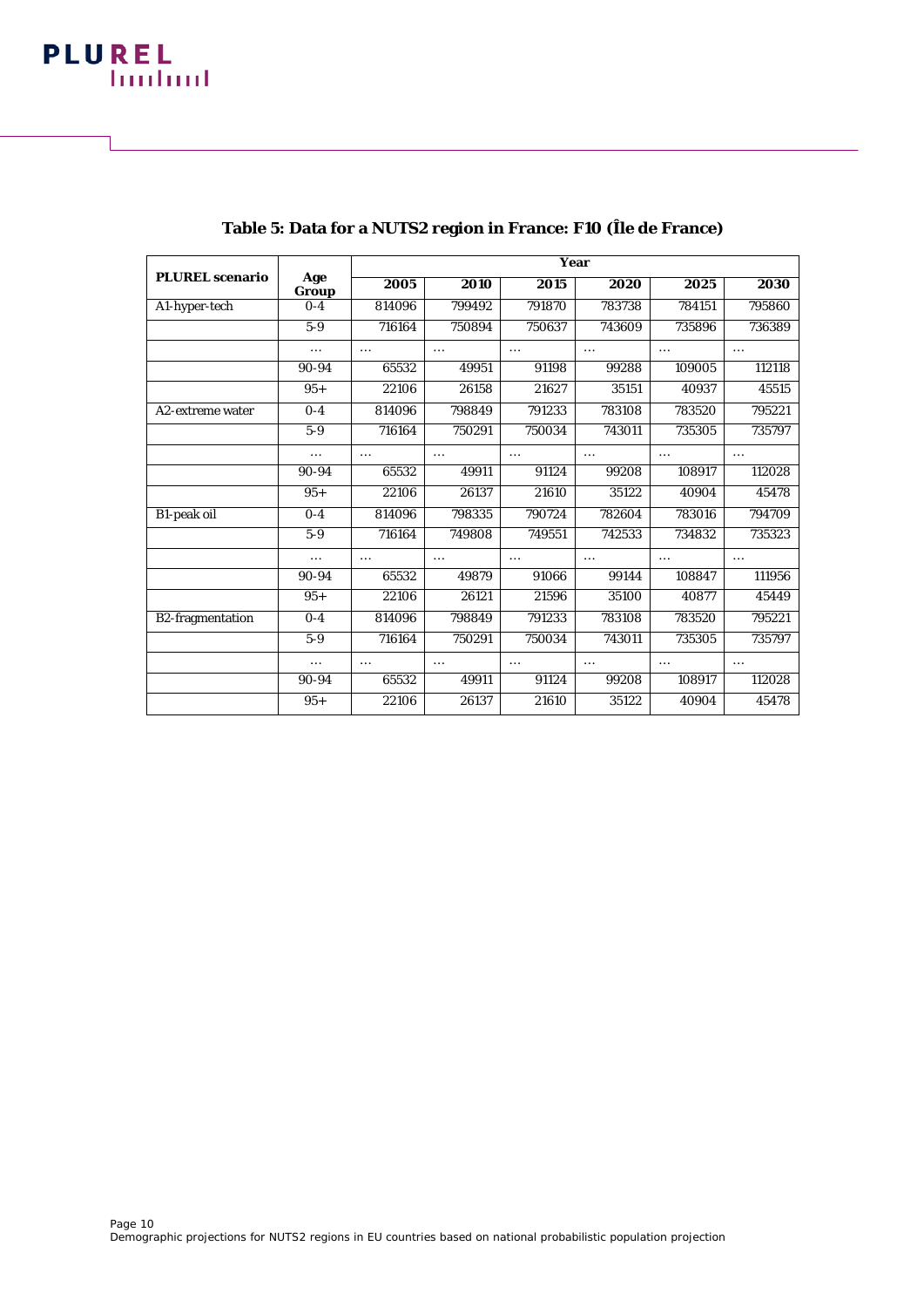| <b>PLUREL</b>       | Age               |                            | Year             |                    |                    |                       |                    |                   |  |  |
|---------------------|-------------------|----------------------------|------------------|--------------------|--------------------|-----------------------|--------------------|-------------------|--|--|
| scenario            | Group             | <b>Sex</b>                 | 2005             | 2010               | 2015               | 2020                  | 2025               | 2030              |  |  |
| A1-hyper-tech       | $0-4$             | $\mathbf f$                | $30\,$           | $31\,$             | $31\,$             | 30                    | 30                 | 29                |  |  |
|                     | $5-9$             | $\mathbf f$                | 37               | 33                 | $31\,$             | $32\,$                | 31                 | 32                |  |  |
|                     | $\cdots$          |                            | $\cdots$         | $\ldots$           |                    | $\ldots$              | $\ldots$           | $\ldots$          |  |  |
|                     | 80-84             | $\mathbf f$                | 17               | 13                 | 14                 | 16                    | 17                 | 21                |  |  |
|                     | $85+$             | f                          | 14               | 13                 | 14                 | 16                    | 19                 | 21                |  |  |
|                     | $0-4$             | ${\bf m}$                  | 32               | $\bf 29$           | 29                 | 29                    | 28                 | $\bf 27$          |  |  |
|                     | $5-9$             | ${\bf m}$                  | 39               | 32                 | 30                 | 30                    | 30                 | $30\,$            |  |  |
|                     | $\cdots$          |                            | $\cdots$         |                    |                    | $\cdots$              |                    | $\ddotsc$         |  |  |
|                     | 80-84             | ${\bf m}$                  | 11               | $15\,$             | 17                 | 20                    | 22                 | 27                |  |  |
|                     | $85+$             | ${\bf m}$                  | $\bf 6$          | $10\,$             | 12                 | 16                    | 19                 | 22                |  |  |
| A2-extreme<br>water | $0-4$             | $\mathbf f$                | 30               | 31                 | 30                 | 30                    | 30                 | 29                |  |  |
|                     | $5-9$             | $\mathbf f$                | 37               | 33                 | 31                 | 31                    | 31                 | 32                |  |  |
|                     | $\cdots$          |                            | $\cdots$         | $\cdots$           | $\cdots$           | $\cdots$              | $\cdots$           | $\ldots$          |  |  |
|                     | 80-84             | $\mathbf f$                | 17               | 13                 | 14                 | ${\bf 16}$            | 17                 | 21                |  |  |
|                     | $85+$             | $\mathbf f$                | 14               | 13                 | 14                 | 16                    | 19                 | 21                |  |  |
|                     | $0-4$             | ${\bf m}$                  | $32\,$           | 29                 | 29                 | 28                    | 28                 | 27                |  |  |
|                     | $5-9$             | m                          | 39               | 32                 | 30                 | 30                    | 30                 | 30                |  |  |
|                     | $\cdots$          | $\ldots$                   | $\ldots$         | $\ldots$           |                    | $\cdots$              |                    | $\ldots$          |  |  |
|                     | 80-84             | m                          | 11               | 15                 | 17                 | 20                    | 22                 | 27                |  |  |
|                     | $85+$             | ${\bf m}$                  | $\bf 6$          | $10\,$             | 12                 | ${\bf 16}$            | 19                 | $22\,$            |  |  |
| B1-peak oil         | $0-4$             | $\mathbf f$                | 30               | $31\,$             | 30                 | 30                    | $30\,$             | $\boldsymbol{29}$ |  |  |
|                     | $5-9$             | $\mathbf f$                | 37               | 33                 | 31                 | 31                    | 31                 | 32                |  |  |
|                     | $\cdots$          |                            | $\cdots$         | $\cdots$           |                    | $\ldots$              | $\ldots$           | $\ldots$          |  |  |
|                     | 80-84             | $\mathbf f$                | 17               | 13                 | 14                 | 16                    | 17                 | 21                |  |  |
|                     | $85+$             | f                          | 14               | 13                 | 14                 | 16                    | 19                 | $\bf 21$          |  |  |
|                     | $0-4$             | ${\bf m}$                  | 32               | 29                 | 29                 | 28                    | 28                 | $\bf 27$          |  |  |
|                     | $5-9$             | ${\bf m}$                  | 39               | 32                 | 30                 | 30                    | 30                 | $30\,$            |  |  |
|                     | $\cdots$          |                            | $\cdots$         | $\ldots$           |                    | $\ldots$              |                    |                   |  |  |
|                     | 80-84             | ${\bf m}$                  | $11\,$           | $15\,$             | $17\,$             | $20\,$                | 22                 | 27                |  |  |
|                     | $85+$             | ${\bf m}$                  | $\boldsymbol{6}$ | $10\,$             | 12                 | 16                    | 19                 | $22\,$            |  |  |
| $B2-$               |                   |                            |                  |                    |                    |                       |                    |                   |  |  |
| fragmentation       | $0-4$<br>$5-9$    | $\mathbf f$<br>$\mathbf f$ | $30\,$<br>37     | $31\,$             | $30\,$             | $30\,$                | $30\,$             | $\bf 29$          |  |  |
|                     |                   |                            |                  | 33                 | 31                 | 31                    | 31                 | 32                |  |  |
|                     | $\ldots$          |                            | $\ldots$         | $\cdots$           |                    |                       |                    | $\cdots$          |  |  |
|                     | 80-84             | $\mathbf f$                | 17               | 13                 | 14                 | 16                    | 17                 | 21                |  |  |
|                     | $85+$<br>$0-4$    | f                          | $14\,$<br>32     | 13<br>29           | 14<br>29           | 16<br>28              | $19\,$<br>28       | $21\,$<br>27      |  |  |
|                     |                   | m                          |                  |                    |                    |                       |                    |                   |  |  |
|                     | $5-9$             | ${\bf m}$                  | 39               | 32                 | 30                 | 30                    | 30                 | 30                |  |  |
|                     | $\cdots$<br>80-84 | $\ldots$                   | $\cdots$         | $\ldots$<br>$15\,$ | $\ldots$<br>$17\,$ | $\ldots$<br>$\bf{20}$ | $\ldots$<br>$22\,$ | $\cdots$          |  |  |
|                     |                   | ${\bf m}$                  | 11<br>$\bf 6$    | 10                 |                    | 16                    | 19                 | 27                |  |  |
|                     | $85+$             | ${\bf m}$                  |                  |                    | 12                 |                       |                    | 22                |  |  |

#### **Table 6: Data for a NUTS2 region in the UK: UKC1 (Tees Valley and Durham)**

l.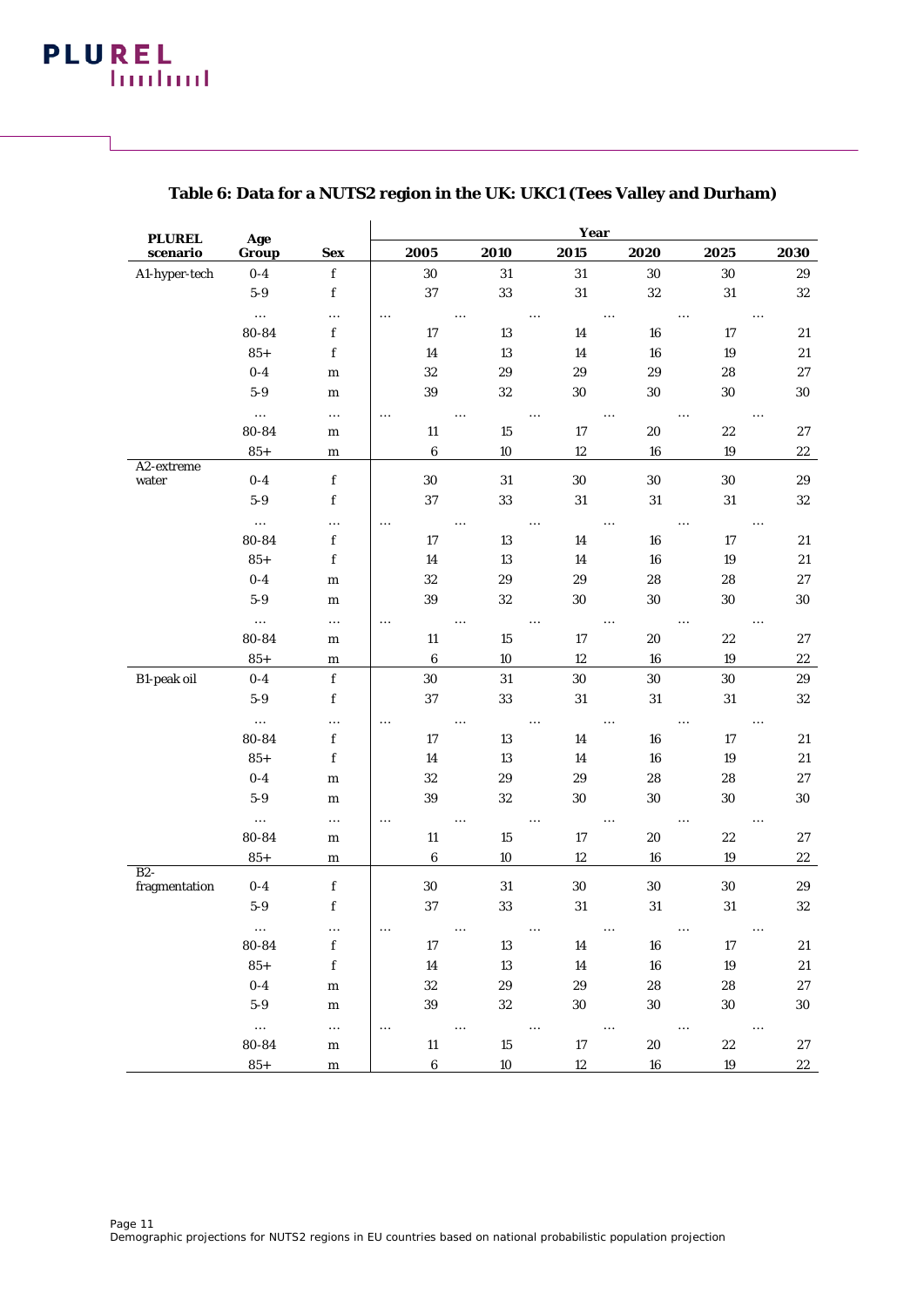### **PLUREL building**

#### **Table 7: Data for NUTS2 regions in Poland: PL12 (Mazowieckie), PL22 (Slaskie), PL32 (Podkarpackie)**

| <b>Scenario A1-hyper-tech</b>    |             |             |         | <b>Years</b> |         |         |         |         |
|----------------------------------|-------------|-------------|---------|--------------|---------|---------|---------|---------|
| age                              | <b>sex</b>  | geo         | 2005    | 2010         | 2015    | 2020    | 2025    | 2030    |
| $0-19$                           | ${\bf m}$   | PL12        | 595104  | 538021       | 523173  | 510457  | 511492  | 490608  |
| $20 - 64$                        | ${\bf m}$   | <b>PL12</b> | 1618606 | 1693963      | 1707159 | 1657542 | 1577353 | 1548965 |
| $65+$                            | m           | <b>PL12</b> | 462407  | 472540       | 484661  | 552919  | 626503  | 662874  |
| $0-19$                           | f           | <b>PL12</b> | 595198  | 542442       | 531891  | 522444  | 525961  | 504677  |
| $20 - 64$                        | f           | <b>PL12</b> | 1585645 | 1664265      | 1688716 | 1658592 | 1597528 | 1579233 |
| $65+$                            | f           | <b>PL12</b> | 280220  | 293256       | 319702  | 384454  | 451721  | 485893  |
|                                  |             |             |         |              |         |         |         |         |
| $0 - 19$                         | ${\bf m}$   | <b>PL22</b> | 531685  | 451119       | 413788  | 382280  | 368281  | 350500  |
| $20 - 64$                        | ${\bf m}$   | <b>PL22</b> | 1530655 | 1512115      | 1415221 | 1283478 | 1195129 | 1163265 |
| $65+$                            | ${\bf m}$   | <b>PL22</b> | 380870  | 431362       | 445903  | 501458  | 554605  | 581160  |
| $0-19$                           | f           | <b>PL22</b> | 532078  | 455791       | 424456  | 395734  | 380797  | 360288  |
| 20-64                            | f           | PL22        | 1486180 | 1479471      | 1408477 | 1298071 | 1216129 | 1186774 |
| $65+$                            | f           | PL22        | 226034  | 251420       | 275912  | 335154  | 394980  | 427344  |
|                                  |             |             |         |              |         |         |         |         |
| $0-19$                           | ${\bf m}$   | <b>PL32</b> | 287228  | 246906       | 223214  | 204275  | 200981  | 199364  |
| $20 - 64$                        | ${\bf m}$   | <b>PL32</b> | 640477  | 651015       | 617283  | 570136  | 549321  | 550960  |
| $65+$                            | m           | PL32        | 169244  | 178290       | 181632  | 201633  | 224188  | 242860  |
| $0-19$                           | f           | <b>PL32</b> | 288118  | 249961       | 229301  | 212632  | 208986  | 205595  |
| 20-64                            | f           | <b>PL32</b> | 603727  | 617339       | 596389  | 562720  | 547419  | 552291  |
| $65+$                            | f           | <b>PL32</b> | 99584   | 105261       | 112994  | 132241  | 153584  | 169332  |
|                                  |             |             |         |              |         |         |         |         |
|                                  |             |             |         |              |         |         |         |         |
| <b>Scenario A2-extreme water</b> |             |             |         |              |         |         |         |         |
|                                  |             |             |         |              |         |         |         |         |
| $0 - 19$                         | ${\bf m}$   | <b>PL12</b> | 595104  | 538017       | 523439  | 512927  | 475763  | 458407  |
| 20-64                            | ${\bf m}$   | <b>PL12</b> | 1618606 | 1697707      | 1714326 | 1662051 | 1619247 | 1597413 |
| $65+$                            | ${\bf m}$   | <b>PL12</b> | 462407  | 472319       | 484053  | 558060  | 633784  | 656423  |
| $0-19$                           | f           | <b>PL12</b> | 595198  | 541690       | 530687  | 523073  | 487615  | 470676  |
| 20-64                            | f           | <b>PL12</b> | 1585645 | 1665628      | 1690290 | 1654612 | 1632182 | 1627190 |
| $65+$                            | f           | <b>PL12</b> | 280220  | 293068       | 319004  | 386829  | 453748  | 475649  |
|                                  |             |             |         |              |         |         |         |         |
| $0 - 19$                         | ${\bf m}$   | <b>PL22</b> | 531685  | 450242       | 409708  | 371945  | 317574  | 285272  |
| $20 - 64$                        | m           | <b>PL22</b> | 1530655 | 1493288      | 1365455 | 1176537 | 1037139 | 926442  |
| $65+$                            | m           | <b>PL22</b> | 380870  | 430621       | 442671  | 497959  | 541333  | 538952  |
| $0 - 19$                         | f           | <b>PL22</b> | 532078  | 455359       | 421418  | 387459  | 332629  | 298591  |
| 20-64                            | f           | <b>PL22</b> | 1486180 | 1463520      | 1367203 | 1212461 | 1099146 | 1016127 |
| $65+$                            | f           | <b>PL22</b> | 226034  | 250804       | 273569  | 332334  | 385541  | 398531  |
|                                  |             |             |         |              |         |         |         |         |
| $0 - 19$                         | ${\bf m}$   | <b>PL32</b> | 287228  | 246754       | 221380  | 198952  | 172479  | 159329  |
| 20-64                            | ${\bf m}$   | <b>PL32</b> | 640477  | 638895       | 585893  | 503882  | 445333  | 396335  |
| $65+$                            | ${\bf m}$   | <b>PL32</b> | 169244  | 178134       | 180644  | 200503  | 218214  | 222633  |
| $0-19$                           | f           | <b>PL32</b> | 288118  | 250314       | 228595  | 209420  | 183121  | 168878  |
| 20-64                            | f           | <b>PL32</b> | 603727  | 607578       | 571470  | 511407  | 470238  | 437539  |
| $65+$                            | $\mathbf f$ | <b>PL32</b> | 99584   | 105060       | 112137  | 131148  | 149556  | 156845  |
| Scenario B1-peak oil             |             |             |         |              |         |         |         |         |

Page 12

Demographic projections for NUTS2 regions in EU countries based on national probabilistic population projection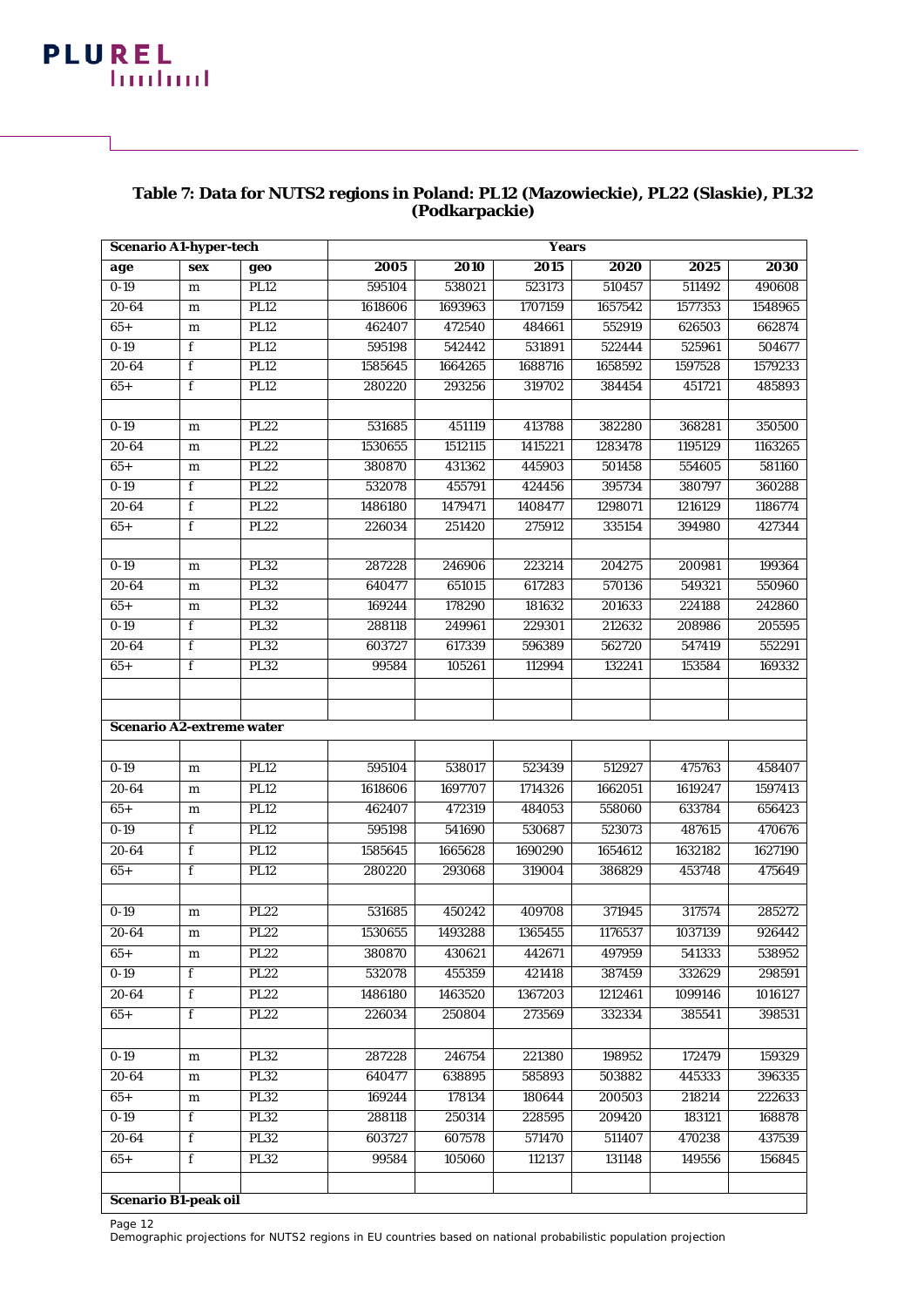| $0 - 19$                         | m            | PL12        | 595104  | 545734  | 501060  | 488894  | 453789  | 454041  |
|----------------------------------|--------------|-------------|---------|---------|---------|---------|---------|---------|
| $20 - 64$                        | ${\bf m}$    | PL12        | 1618606 | 1705462 | 1724713 | 1668197 | 1621221 | 1596951 |
| $65+$                            | m            | <b>PL12</b> | 462407  | 446809  | 487097  | 560184  | 641593  | 649491  |
| $0-19$                           | f            | <b>PL12</b> | 595198  | 549436  | 506497  | 497047  | 463507  | 465058  |
| 20-64                            | f            | <b>PL12</b> | 1585645 | 1672051 | 1697847 | 1656391 | 1628208 | 1620127 |
| $65+$                            | f            | <b>PL12</b> | 280220  | 277119  | 320621  | 387296  | 457249  | 467318  |
|                                  |              |             |         |         |         |         |         |         |
| $0 - 19$                         | m            | <b>PL22</b> | 531685  | 456591  | 392611  | 355107  | 303481  | 282651  |
| $20 - 64$                        | ${\bf m}$    | PL22        | 1530655 | 1500111 | 1373730 | 1180891 | 1038404 | 926173  |
| $65+$                            | m            | <b>PL22</b> | 380870  | 407362  | 445452  | 499856  | 547997  | 533260  |
| $0 - 19$                         | f            | <b>PL22</b> | 532078  | 461768  | 402585  | 368762  | 316777  | 295113  |
| $20 - 64$                        | f            | <b>PL22</b> | 1486180 | 1469168 | 1373310 | 1213765 | 1096465 | 1011716 |
| $65+$                            | f            | <b>PL22</b> | 226034  | 237156  | 274952  | 332734  | 388516  | 391553  |
|                                  |              |             |         |         |         |         |         |         |
| $0 - 19$                         | ${\bf m}$    | <b>PL32</b> | 287228  | 250214  | 212325  | 189959  | 164734  | 157835  |
| $20 - 64$                        | ${\bf m}$    | <b>PL32</b> | 640477  | 641811  | 589440  | 505745  | 445876  | 396224  |
| $65+$                            | ${\bf m}$    | <b>PL32</b> | 169244  | 168511  | 181778  | 201265  | 220902  | 220282  |
| $0-19$                           | f            | PL32        | 288118  | 253812  | 218542  | 199314  | 174317  | 166893  |
| $20 - 64$                        | f            | <b>PL32</b> | 603727  | 609923  | 574021  | 511958  | 469093  | 435640  |
| $65+$                            | f            | <b>PL32</b> | 99584   | 99345   | 112708  | 131307  | 150709  | 154099  |
|                                  |              |             |         |         |         |         |         |         |
| <b>Scenario B2-fragmentation</b> |              |             |         |         |         |         |         |         |
|                                  |              |             |         |         |         |         |         |         |
|                                  |              |             |         |         |         |         |         |         |
| $0 - 19$                         | ${\bf m}$    | PL12        | 595104  | 537409  | 521167  | 510036  | 486018  | 471506  |
| $20 - 64$                        | ${\bf m}$    | <b>PL12</b> | 1618606 | 1691944 | 1700415 | 1638224 | 1584810 | 1569568 |
| $65+$                            | m            | PL12        | 462407  | 471955  | 482752  | 554596  | 626527  | 644532  |
| $0-19$                           | $\mathbf f$  | PL12        | 595198  | 541565  | 529284  | 521348  | 498227  | 483744  |
| $20 - 64$                        | $\mathbf f$  | PL12        | 1585645 | 1661151 | 1679122 | 1634666 | 1601564 | 1598546 |
| $65+$                            | f            | <b>PL12</b> | 280220  | 292833  | 318200  | 384807  | 449578  | 468896  |
|                                  |              |             |         |         |         |         |         |         |
| $0 - 19$                         | m            | <b>PL22</b> | 531685  | 450605  | 412205  | 381869  | 350439  | 337229  |
| $20 - 64$                        | ${\bf m}$    | <b>PL22</b> | 1530655 | 1510308 | 1409628 | 1268519 | 1200781 | 1178737 |
| $65+$                            | m            | <b>PL22</b> | 380870  | 430828  | 444147  | 502980  | 554626  | 565080  |
| $0 - 19$                         | $\mathbf{f}$ | <b>PL22</b> | 532078  | 455057  | 422369  | 394800  | 361276  | 345792  |
| 20-64                            | f            | <b>PL22</b> | 1486180 | 1476702 | 1400471 | 1279346 | 1219202 | 1201285 |
| $65+$                            | $\mathbf f$  | <b>PL22</b> | 226034  | 251053  | 274618  | 335457  | 393107  | 412395  |
|                                  |              |             |         |         |         |         |         |         |
| $0 - 19$                         | ${\bf m}$    | <b>PL32</b> | 287228  | 246627  | 222354  | 204048  | 191122  | 191619  |
| 20-64                            | ${\bf m}$    | <b>PL32</b> | 640477  | 650237  | 614839  | 563488  | 551921  | 558287  |
| $65+$                            | m            | <b>PL32</b> | 169244  | 178068  | 180916  | 202246  | 224197  | 236140  |
| $0 - 19$                         | f            | <b>PL32</b> | 288118  | 249559  | 228170  | 212121  | 198181  | 197150  |
| $20 - 64$                        | f            | <b>PL32</b> | 603727  | 616184  | 592996  | 554603  | 548801  | 559052  |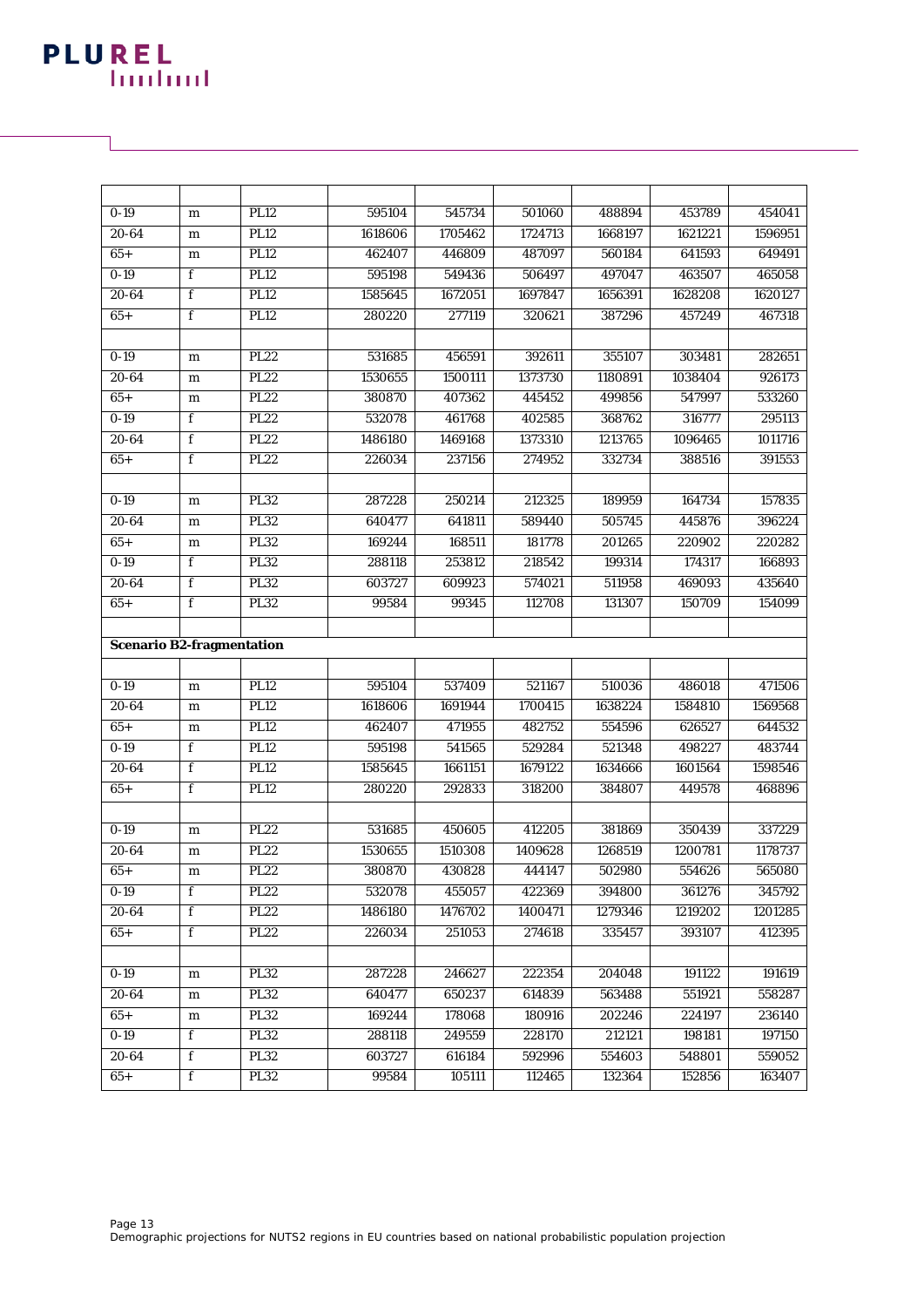#### 3.2. Spatial analysis

Spatial representation of the population changes in the NUTS2 regions for the four PLUREL scenarios are displayed in Figures 1a, 1b, 1c, and 1d. The mapped estimates in the figures are the percentage changes from 2005-2030. Gradual changes in population (from higher percentage changes 30% - 50% to lower percentage changes <- 30%) are demarked in the map for the four different scenarios. In total we have about 264 regions within each NUTS2 country. From the geodesic estimates under scenario changes we find that approximately 57% of the regions out of 264 would experience positive changes in total population over the period 2005-2030. Changes in scenarios do not target larger changes in total population over the period for all regions, however, some regions (e.g., Flevoland, Border, Midland and Western, Languedoc-Roussillon, Kypros/Kibris, and Lincolnshire) are expected to witness at least a 30% change in total population in the next two decades. Accordingly, population density in these regions is also likely to increase by at least 30% by 2030. However, the most dense region in 2005 (Inner London: 9228.213 approx and Region du Bruxelles: 6211.18) should not witness the highest population and density changes by 2030. For instance, Inner London's population change is likely to be around 18% under Scenario 1 (and 17% under others) in 2030, whereas Region du Bruxelles' population change would be a mere 0.09% around 2030. It can be concluded that decadal changes in population would trigger higher percentage change in population density, however, that is more likely to depend on the spread of urbanisation and available land in these regions. Figures 1.a-1.d show the percentage change in total population during the period 2005-2030 in the NUTS2 regions of the EU27 countries for four different PLUREL scenarios (A1, A2, B1 and B2).



#### **Figure 1.a: Population change for the NUTS2 regions using PLUREL Scenario 1**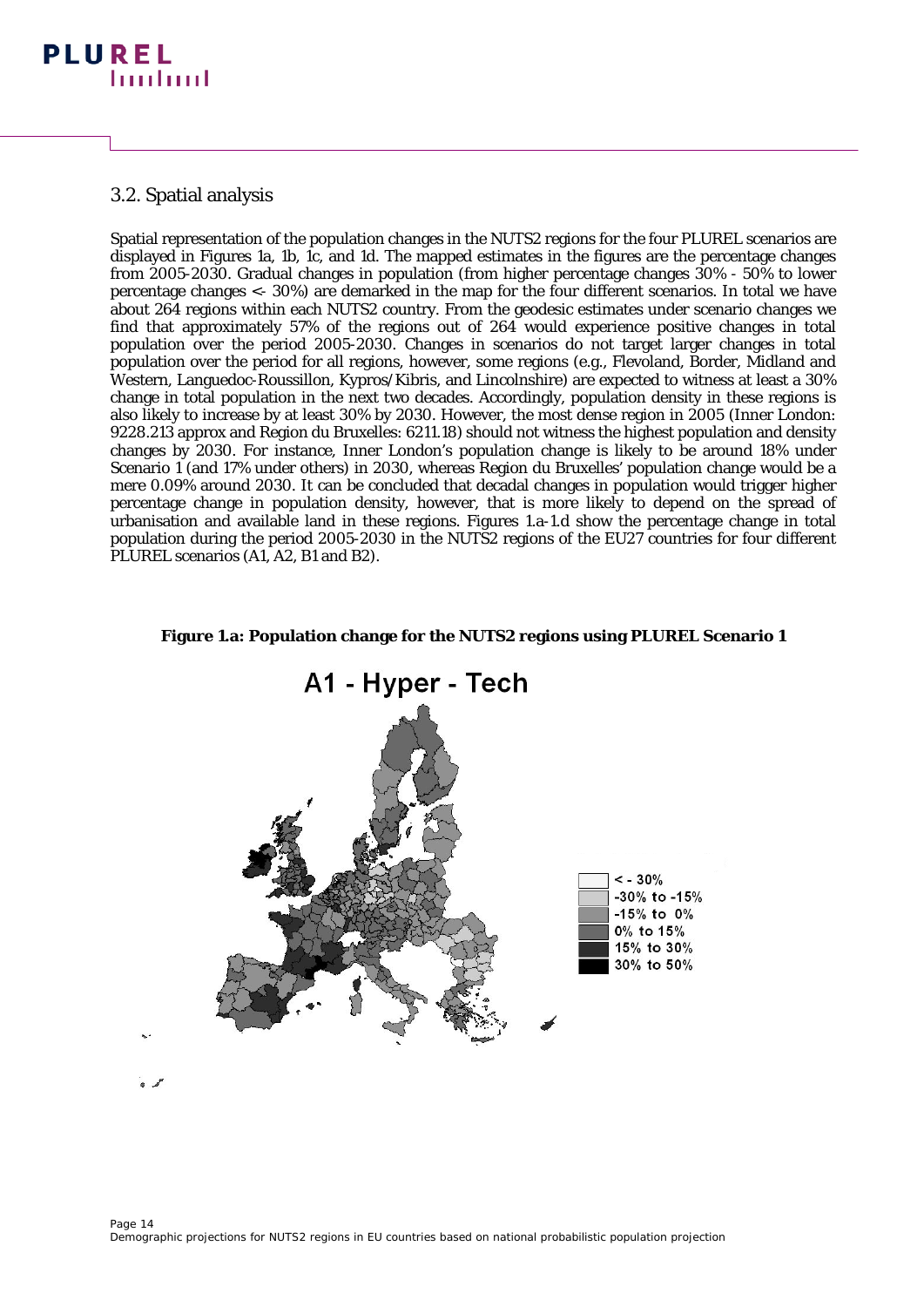#### **PLUREL building**

#### **Figure 1.b: Population change for the NUTS2 regions using PLUREL Scenario 2**



**Figure 1.c: Population change for the NUTS2 regions using PLUREL Scenario 3**